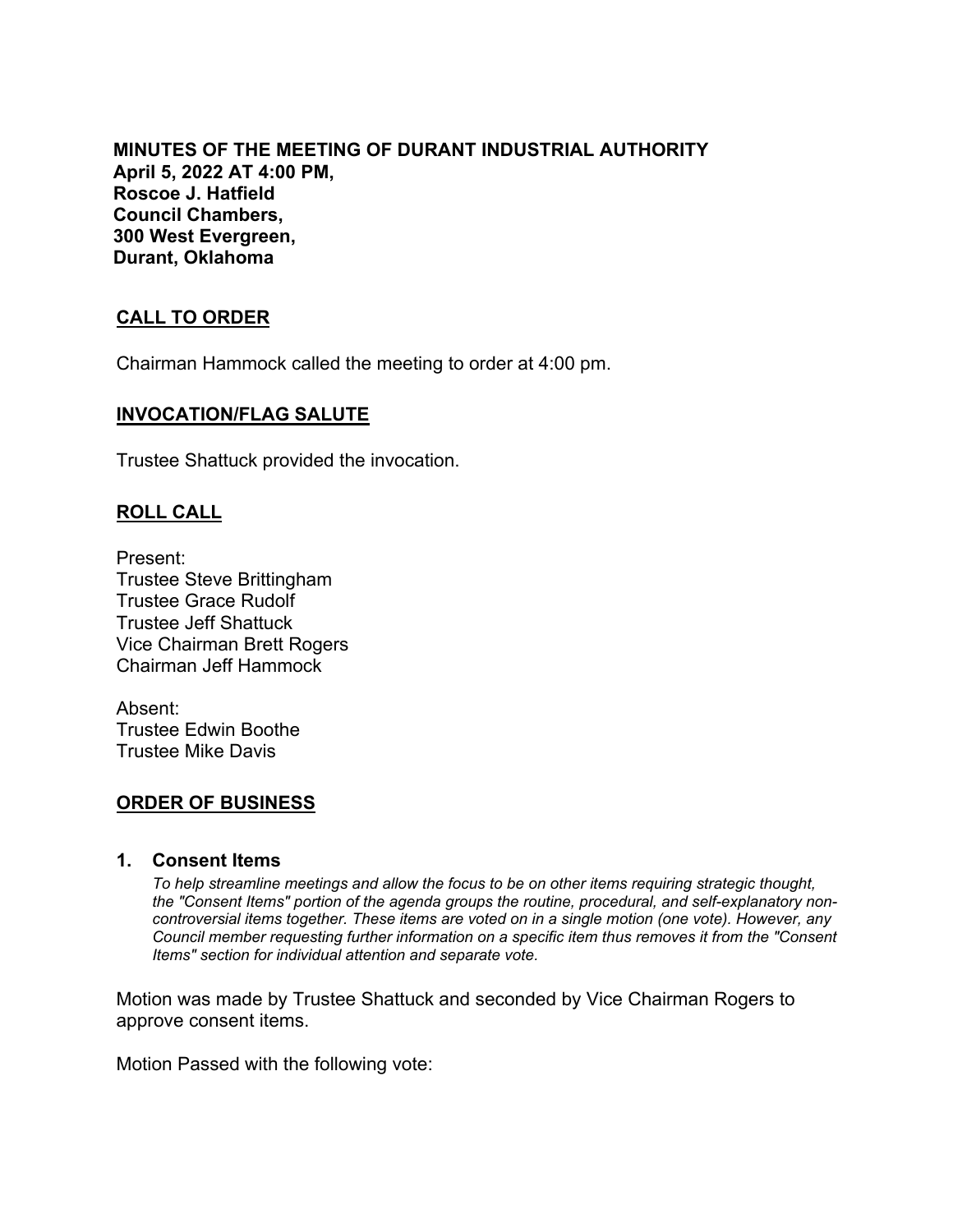Ayes: Rudolf, Shattuck, Rogers, Hammock Nays: None Abstain: None

- a. Consider Approval of Meeting Minutes of March 1, 2022
- b. Consider Approval of Meeting Minutes of Special Meeting March 14, 2022
- c. Consider Approval of Financial Report

-----------------------------------------------------

*Trustee Brittingham entered at 4:01 pm. -----------------------------------------------------*

## **2. Consider Items Removed from Consent**

- **3. Information Items**
	- a. Director's Report

#### **4. Administration**

a. Discussion, Consideration, and Possible Action on Extending the Contract with New Growth Group until October 31, 2022

Motion was made by Vice Chairman Rogers and seconded by Trustee Brittingham to approve extending the contract with New Growth Group until October 31, 2022.

Motion Passed with the following vote:

Ayes: Brittingham, Rudolf, Shattuck, Rogers, Hammock Nays: None Abstain: None

b. Discussion, Consideration, and Possible Action on Easement Request Submitted by Oklahoma Gas & Electric for property located at Country Club and South McLean

Motion was made by Trustee Shattuck and seconded by Trustee Brittingham to approve Easement Request Submitted by Oklahoma Gas & Electric for property located at Country Club and South McLean.

Motion Passed with the following vote:

Ayes: Brittingham, Rudolf, Shattuck, Rogers, Hammock Nays: None Abstain: None